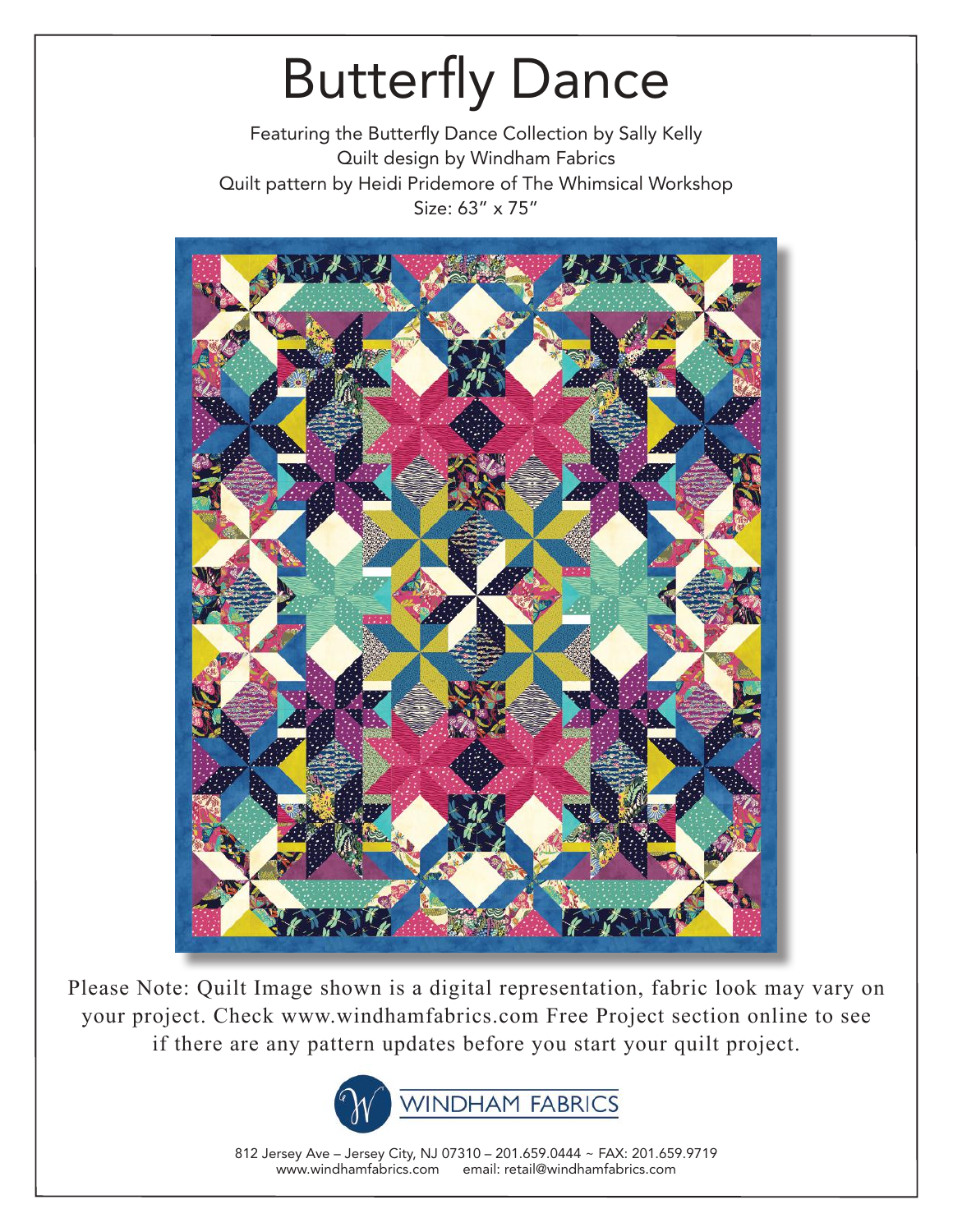Page 2

#### Estimated Fabric Requirements:

⅝ yard – 50233-1 Navy 1 yard – 37098-11 Cream ½ yard – 50238-2 Pink ⅜ yard – 37098-40 Chartreuse ⅜ yard – 50235-1 Navy ½ yard – 50233-2 Pink ½ yard – 37098-62 Marion Berry  $\frac{1}{2}$  yard – 50238-6 Turquoise 1 ⅝ yards – 37098-33 Ocean ⅓ yard – 50233-3 Cream ⅝ yard – 50234-X Multi  $\frac{1}{4}$  yard – 37098-44 Tropical Green 1 yard – 50238-1 Navy ½ yard – 50238-4 Magenta ¼ yard – 50236-1 Navy ¼ yard – 50236-4 Magenta ½ yard – 50236-5 Royal ¼ yard – 50237-1 Navy ⅓ yard – 50237-2 Pink ⅓ yard – 50237-6 Turquoise  $\frac{1}{4}$  yard – 50239-6 Turquoise ¼ yard – 50239-1 Navy ⅜ yard – 50240-7 Chartreuse ⅜ yard – 50240-5 Royal 4 yards – 50235-3 Cream

50236-4 Magenta (P)

(Q)

(V)

50239-6 Turquoise (U)



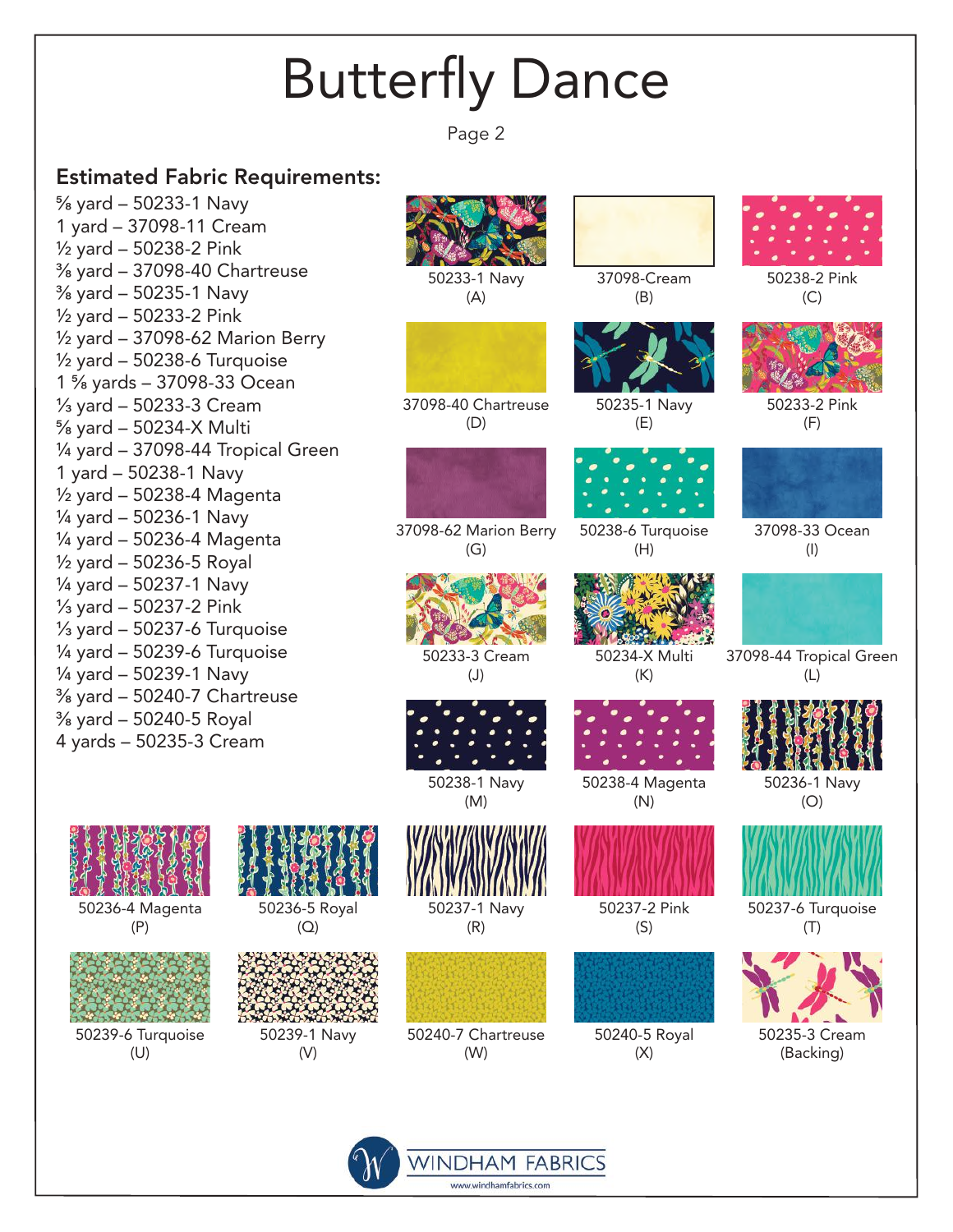Page 3

### Cutting Instructions:

Fabric A: Butterflies - Navy

- Cut two 3 <sup>7</sup>/<sub>8</sub>" x width of fabric (WOF) strips. Sub-cut the strips into sixteen 3 <sup>7</sup>/<sub>8</sub>" squares.
- Cut two 3 ½" x WOF strips. Sub-cut the strips into twenty 3 ½" squares.
- Cut one 2  $\frac{1}{2}$ " x WOF strip. Sub-cut the strip into four 2  $\frac{1}{2}$ " squares.

Fabric B: Palette - Cream

- Cut five 3 %" x WOF strips. Sub-cut the strips into forty-eight 3 %" squares.
- Cut two 3 ½" x WOF strips. Sub-cut the strips into sixteen 3 ½" squares.
- Cut one 1  $\frac{1}{2}$ " x WOF strip. Sub-cut the strip into twelve 1  $\frac{1}{2}$ " x 3  $\frac{1}{2}$ " strips.

Fabric C: Dots - Pink

- Cut two 3 %" x WOF strips. Sub-cut the strips into twenty 3 %" squares.
- Cut one 3  $\frac{1}{2}$ " x WOF strip. Sub-cut the strip into four 3  $\frac{1}{2}$ " squares and four 1  $\frac{1}{2}$ " x 3  $\frac{1}{2}$ " strips.

Fabric D: Palette - Chartreuse

- Cut two 3 %" x WOF strips. Sub-cut the strips into twelve 3 %" squares.
- Cut one 1  $\frac{1}{2}$ " x WOF strips. Sub-cut the strip into eight 1  $\frac{1}{2}$ " x 3  $\frac{1}{2}$ " strips.

Fabric E: Dragonflies - Navy

- Cut two 3 ½" x WOF strips. Sub-cut the strips into sixteen 3 ½" squares.
- Cut one 3  $\frac{1}{2}$ " x WOF strip. Sub-cut the strip into four 3  $\frac{1}{2}$ " x 6  $\frac{1}{2}$ " strips.

Fabric F: Butterflies - Pink

- Cut two 3 <sup>7</sup>/<sub>8</sub>" x WOF strips. Sub-cut the strips into twenty 3 <sup>7</sup>/<sub>8</sub>" squares.
- Cut one 3 ½" x WOF strip. Sub-cut the strip into eight 3 ½" squares.

Fabric G: Palette – Marion Berry

- Cut one 3 %" x WOF strip. Sub-cut the strip into eight 3 %" squares.
- Cut one 3 ½" x WOF strip. Sub-cut the strip into eight 3 ½" squares.

Fabric H: Dots - Turquoise

- Cut two 3 %" x WOF strips. Sub-cut the strips into twelve 3 %" squares.
- Cut one 6  $\frac{1}{2}$ " x WOF strip. Sub-cut the strip into six 3  $\frac{1}{2}$ " x 6  $\frac{1}{2}$ " strips, (2) 2  $\frac{1}{2}$ " x 3  $\frac{1}{2}$ " strips and four 2 ½" squares.

#### Fabric I: Palette - Ocean

- Cut four 3 <sup>7</sup>/<sub>8</sub>" x WOF strips. Sub-cut the strips into thirty-six 3 <sup>7</sup>/<sub>8</sub>" squares.
- Cut one 1  $\frac{1}{2}$ " x WOF strip. Sub-cut the strip into eight 1  $\frac{1}{2}$ " x 3  $\frac{1}{2}$ " strips.
- Cut four 2" x WOF strips. Sew the strips together end to end with diagonal seams and cut two 2" x 72 ½" strips.
- Cut four 2" x WOF strips. Sew the strips together end to end with diagonal seams and cut two 2" x 63 ½" strips.
- Cut seven 2 ½" x WOF strips for the binding.

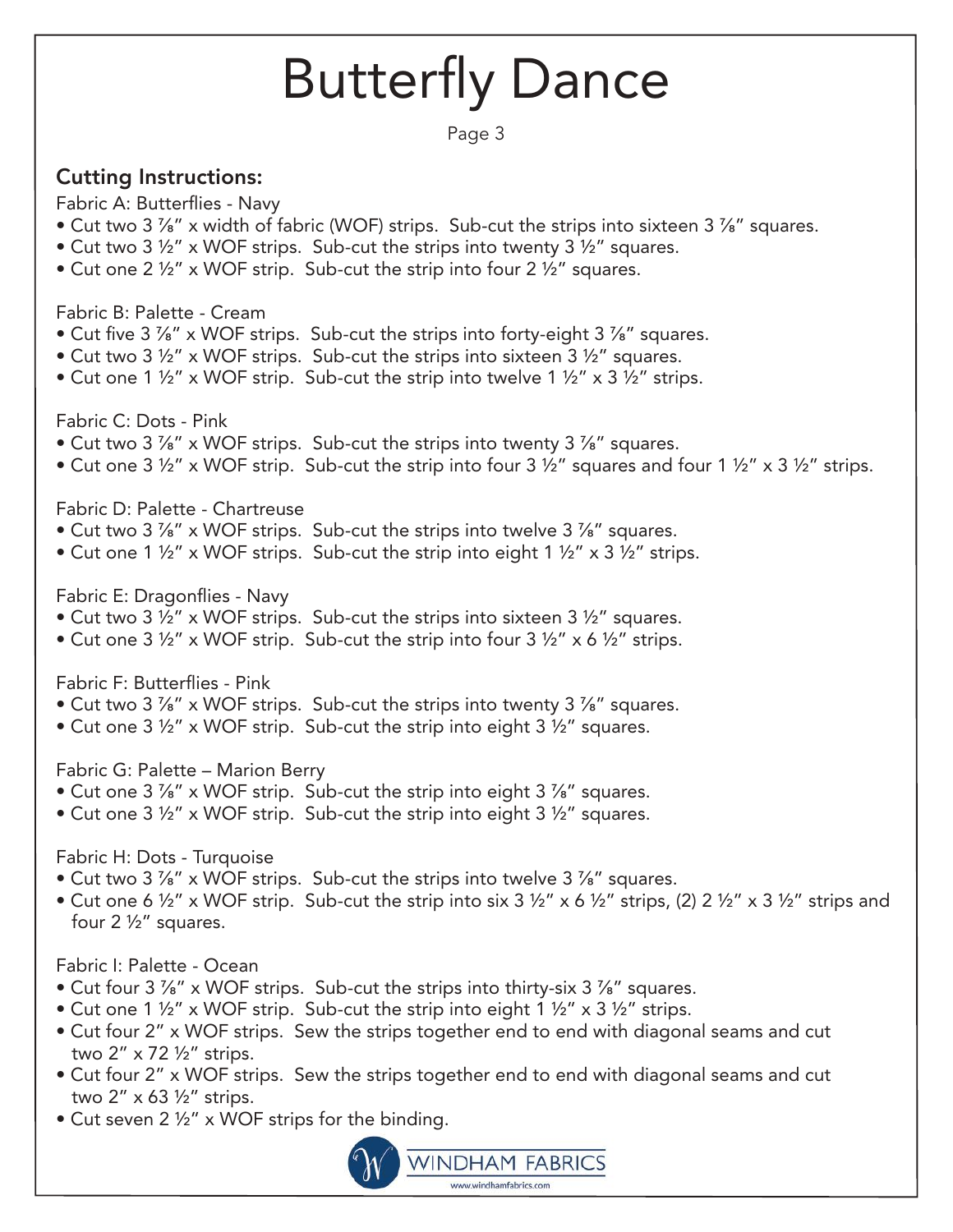Page 4

### Cutting Instructions - Continued:

Fabric J: Butterflies - Cream • Cut two 3 %" x WOF strips. Sub-cut the strips into sixteen 3 %" squares.

Fabric K: Wildflowers – Multi

- Cut one 6  $\frac{1}{2}$ " x WOF strip. Sub-cut the strip into eight 3  $\frac{1}{2}$ " x 6  $\frac{1}{2}$ " strips.
- Cut one 3  $\frac{1}{2}$ " x WOF strip. Sub-cut the strip into four 3  $\frac{1}{2}$ " squares.
- Cut one 2  $\frac{1}{2}$ " x WOF strip. Sub-cut the strip into eight 2  $\frac{1}{2}$ " x 3  $\frac{1}{2}$ " strips.
- Cut one 2 ½" x WOF strip. Sub-cut the strip into eight 2 ½" squares.

Fabric L: Palette – Tropical Green

• Cut two 2 ½" x WOF strips. Sub-cut the strips into twenty-eight 2 ½" squares.

Fabric M: Dots – Navy

- Cut three 3 <sup>7</sup>/<sub>6</sub>" x WOF strips. Sub-cut the strips into twenty-four 3 <sup>7</sup>/<sub>6</sub>" squares.
- Cut three 3  $\frac{1}{2}$ " x WOF strips. Sub-cut the strips into sixteen 3  $\frac{1}{2}$ " x 6  $\frac{1}{2}$ " strips.
- Cut one 3  $\frac{1}{2}$ " x WOF strip. Sub-cut the strip into sixteen 2  $\frac{1}{2}$ " x 3  $\frac{1}{2}$ " strips.
- Cut one 2 ½" x WOF strip. Sub-cut the strip into sixteen 2 ½" squares.

Fabric N: Dots – Magenta

- Cut one 6  $\frac{1}{2}$ " x WOF strip. Sub-cut the strip into eight 3  $\frac{1}{2}$ " x 6  $\frac{1}{2}$ " strips.
- Cut one 3  $\frac{7}{8}$ " x WOF strip. Sub-cut the strip into four 3  $\frac{7}{8}$ " squares and eight 2  $\frac{1}{2}$ " x 3  $\frac{1}{2}$ " strips.
- Cut one 2 ½" x WOF strip. Sub-cut the strip into eight 2 ½" squares.

Fabric O: Vines – Navy

• Cut one 3 <sup>7</sup>/<sub>8</sub>" x WOF strip. Sub-cut the strip into four 3 <sup>7</sup>/<sub>8</sub>" squares.

Fabric P: Vines – Magenta

• Cut one 3 %" x WOF strip. Sub-cut the strip into eight 3 %" squares.

Fabric Q: Vines – Royal

- Cut one 3 %" x WOF strip. Sub-cut the strip into four 3 %" squares and four 3 ½" squares.
- Cut one 3 ½" x WOF strip. Sub-cut the strip into twelve 3 ½" squares.

Fabric R: Animal Stripe – Navy

• Cut one 3 %" x WOF strip. Sub-cut the strip into eight 3 %" squares.

Fabric S: Animal Stripe – Pink

- Cut two 3 %" x WOF strips. Sub-cut the strips into sixteen 3 %" squares.
- Cut one 2  $\frac{1}{2}$ " x WOF strip. Sub-cut the strip into eight 2  $\frac{1}{2}$ " squares.

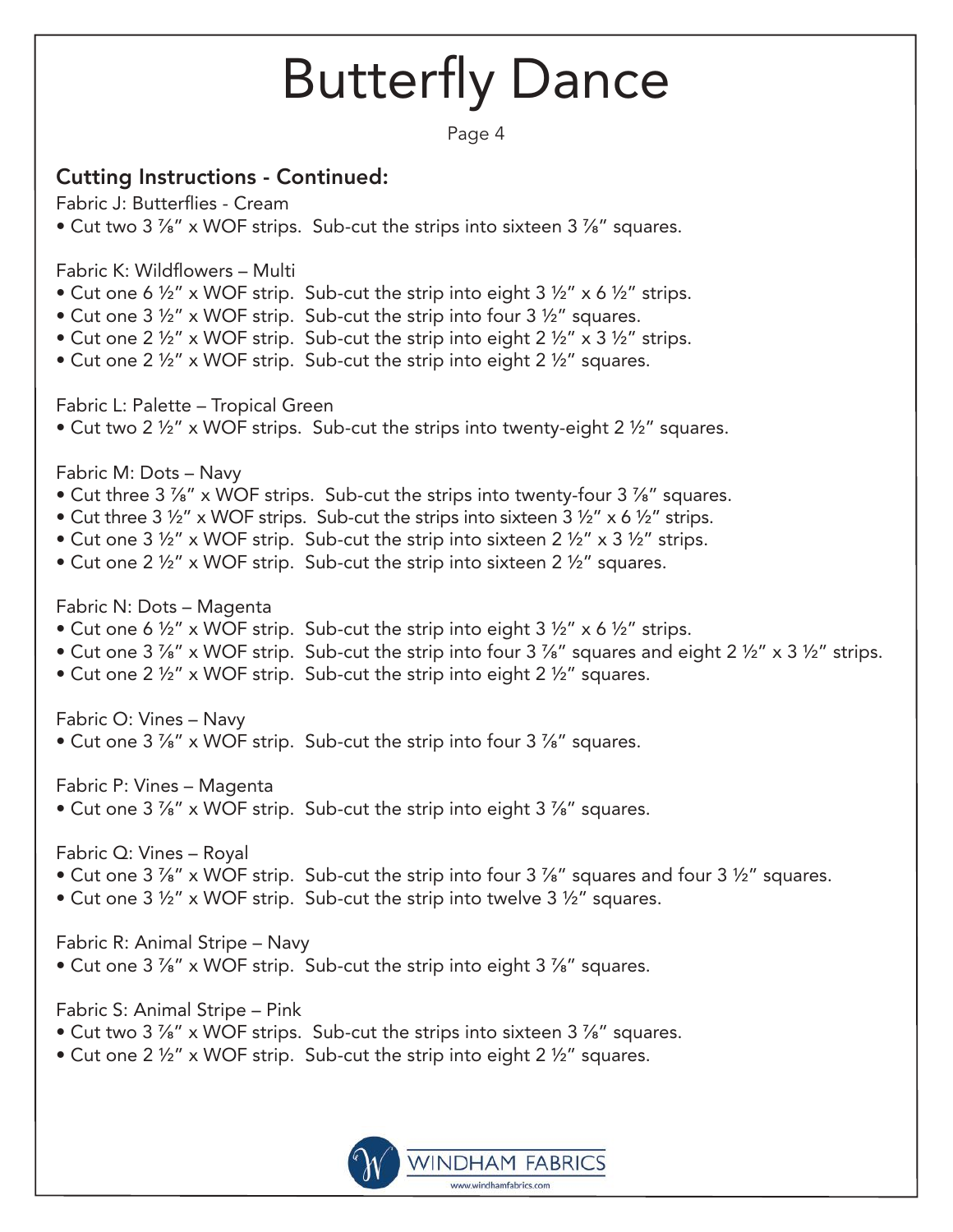Page 5

### Cutting Instructions - Continued:

Fabric T: Animal Stripe – Turquoise

- Cut one 3  $\frac{1}{2}$ " x WOF strip. Sub-cut the strip into four 3  $\frac{1}{2}$ " x 6  $\frac{1}{2}$ " strips.
- Cut one 2  $\frac{1}{2}$ " x WOF strip. Sub-cut the strip into four 2  $\frac{1}{2}$ " x 3  $\frac{1}{2}$ " strips and four 2  $\frac{1}{2}$ " squares.

Fabric U: Daisies – Turquoise

- Cut one 3 <sup>7</sup>/<sub>8</sub>" x WOF strip. Sub-cut the strip into four 3 <sup>7</sup>/<sub>8</sub>" squares.
- Cut one 1  $\frac{1}{2}$ " x WOF strip. Sub-cut the strip into eight 1  $\frac{1}{2}$ " x 3  $\frac{1}{2}$ " strips.

Fabric V: Daisies – Navy

• Cut one 3 ⅞" x WOF strip. Sub-cut the strip into four 3 ⅞" squares.

Fabric W: Petals – Chartreuse

• Cut two 3 ⅞" x WOF strips. Sub-cut the strips into fourteen 3 ⅞" squares.

Fabric X: Petals – Royal

• Cut two 3 %" x WOF strips. Sub-cut the strips into fourteen 3 %" squares.

Backing: Dragonflies - Cream

• Cut two 71" x WOF strips. Sew the strips together and trim to 71" x 83" for the pieced back.

### Block Assembly:

1. Place one 3 7/8" Fabric B square on top of one 3 7/8" Fabric D square, right sides together. Draw a line across the diagonal of the top square from the upper right corner to the lower left corner (Fig. 1). Sew 1/4" away from each side of the drawn diagonal line (Fig. 1). Cut the two squares apart on the drawn diagonal line (Fig. 2) to make two half-square triangles. Trim the blocks to measure 3 ½" to make two DB blocks (Fig. 3). Repeat to make four DB blocks total.



2. Repeat Step 1 and use Figures 4-9 for fabric identification, location and seam direction to make four AD blocks, eight AG blocks, sixteen AB blocks, eight HB blocks, four HA blocks and four GB blocks.

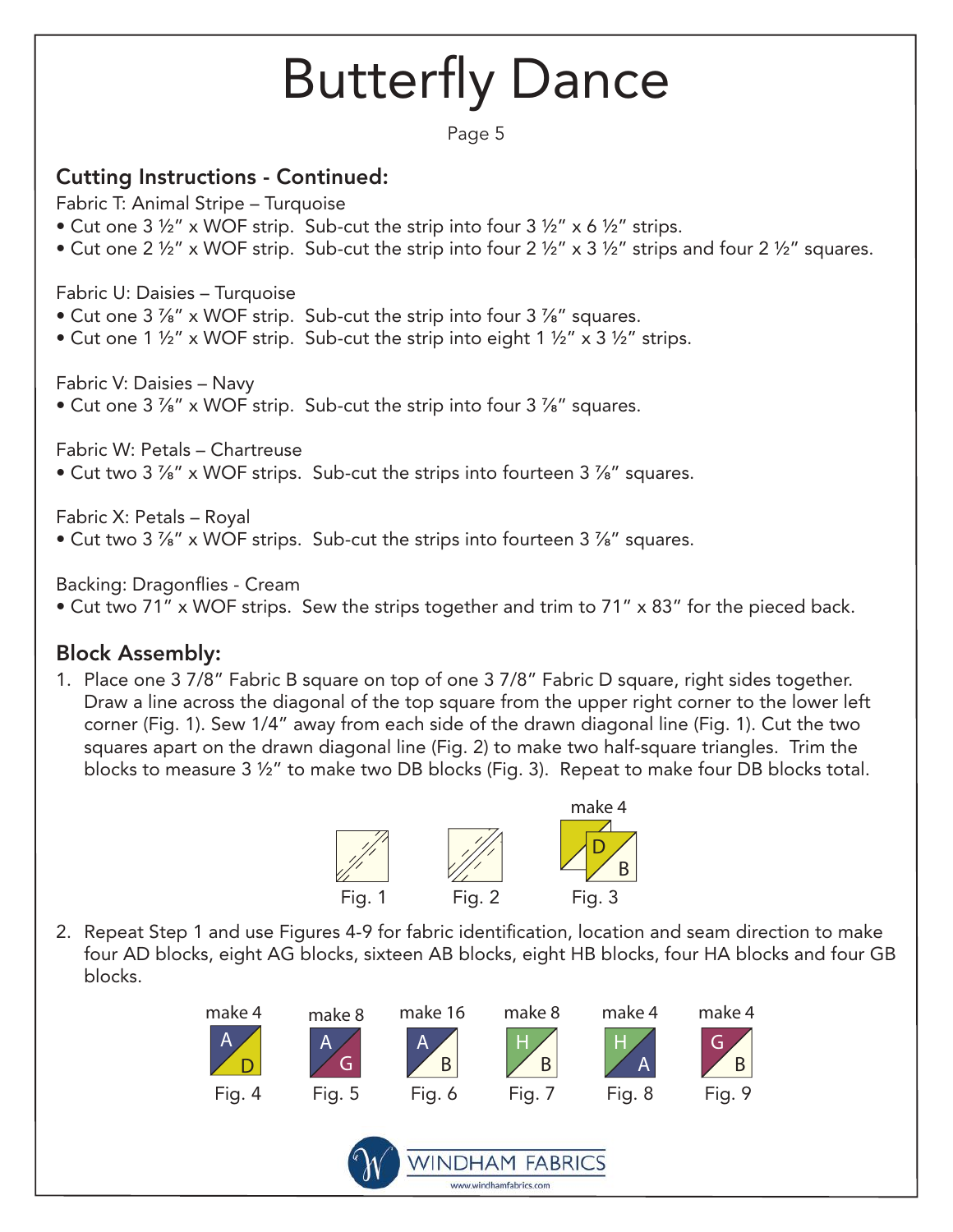#### Page 6

- 3. Place one 2 ½" Fabric S square on the left side of one 2 ½" x 3 ½" Fabric M strip, right sides together (Fig. 10). Sew across the diagonal of the square from the upper left corner to the lower right corner (Fig. 10). Flip open the triangle formed and press. Trim away the excess fabric from behind the triangle, leaving a ¼" seam allowance to make one Unit 1 strip (Fig. 11). Repeat to make a second Unit 1 strip.
- 4. Sew one 1 ½" x 3 ½" Fabric D strip to the top of one Unit 1 strip lengthwise to make one Unit 2 block (Fig. 12). Repeat to make a second Unit 2 block.
- 5. Place one 2 ½" Fabric S square on the right side of one 2 ½" x 3 ½" Fabric M strip, right sides together. Sew across the diagonal of the square from the upper right corner to the lower left corner. Flip open the triangle formed and press. Trim away the excess fabric from behind the triangle, leaving a ¼" seam allowance to make one Unit 3 strip (Fig. 13). Repeat to make a second Unit 3 strip.
- 6. Sew one 1 ½" x 3 ½" Fabric D strip to the top of one Unit 3 strip lengthwise to make one Unit 4 block (Fig. 14). Repeat to make a second Unit 4 block.



- 7. Paying attention to the orientation of the blocks, sew one 3 ½" Fabric C square, one BD unit, one DA unit and one 3 ½" Fabric E square together in that order to make Row One (Fig. 15).
- 8. Paying attention to the orientation of the blocks, sew one GA block, two AB blocks, and one HB block to make Row Two (Fig. 15).
- 9. Paying attention to the orientation of the blocks, sew one GB block, two AB blocks, and one AG block to make Row Three (Fig. 15).
- 10. Paying attention to the orientation of the blocks, sew one 3 ½" Fabric F square, one HA unit, one HB unit and one Unit 2 block together in that order to make Row Four (Fig. 15).
- 11. Sew the four rows from Steps 7-10 together in numerical order to make one Block One square (Fig. 15). Repeat to make a second Block One square.
- 12. Repeat Steps 7-11 and use Figure 16 for fabric identification and placement to make two Block Two squares.



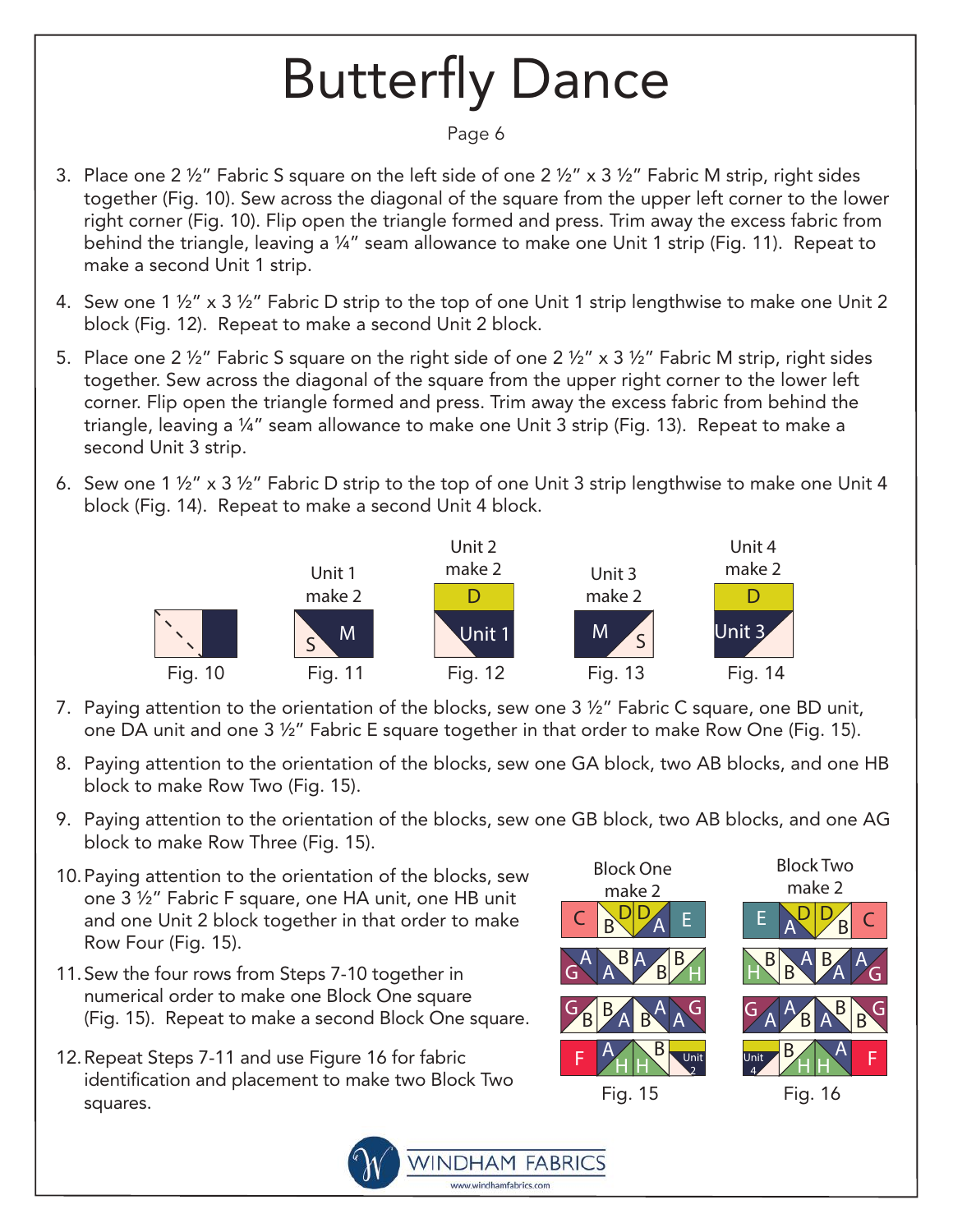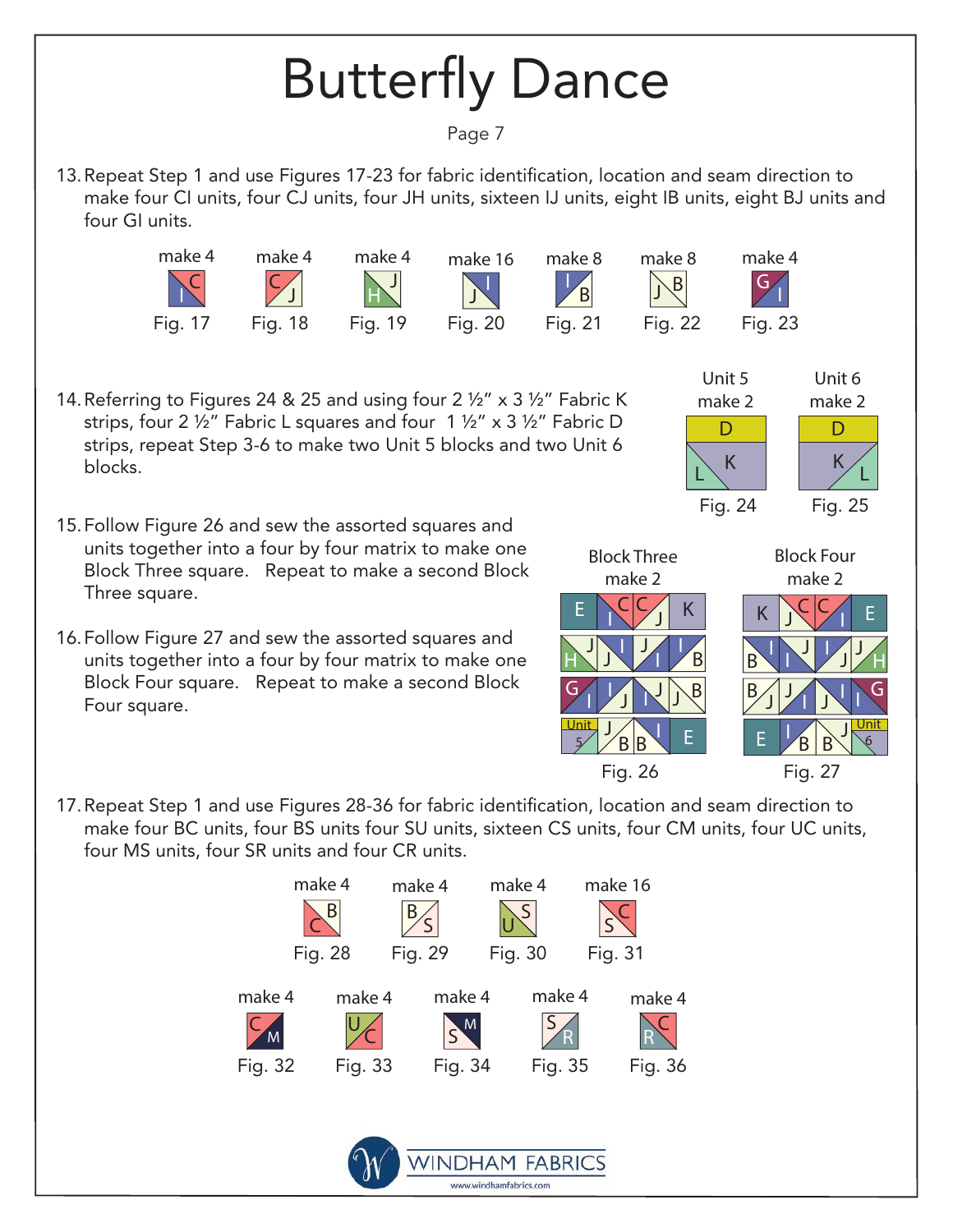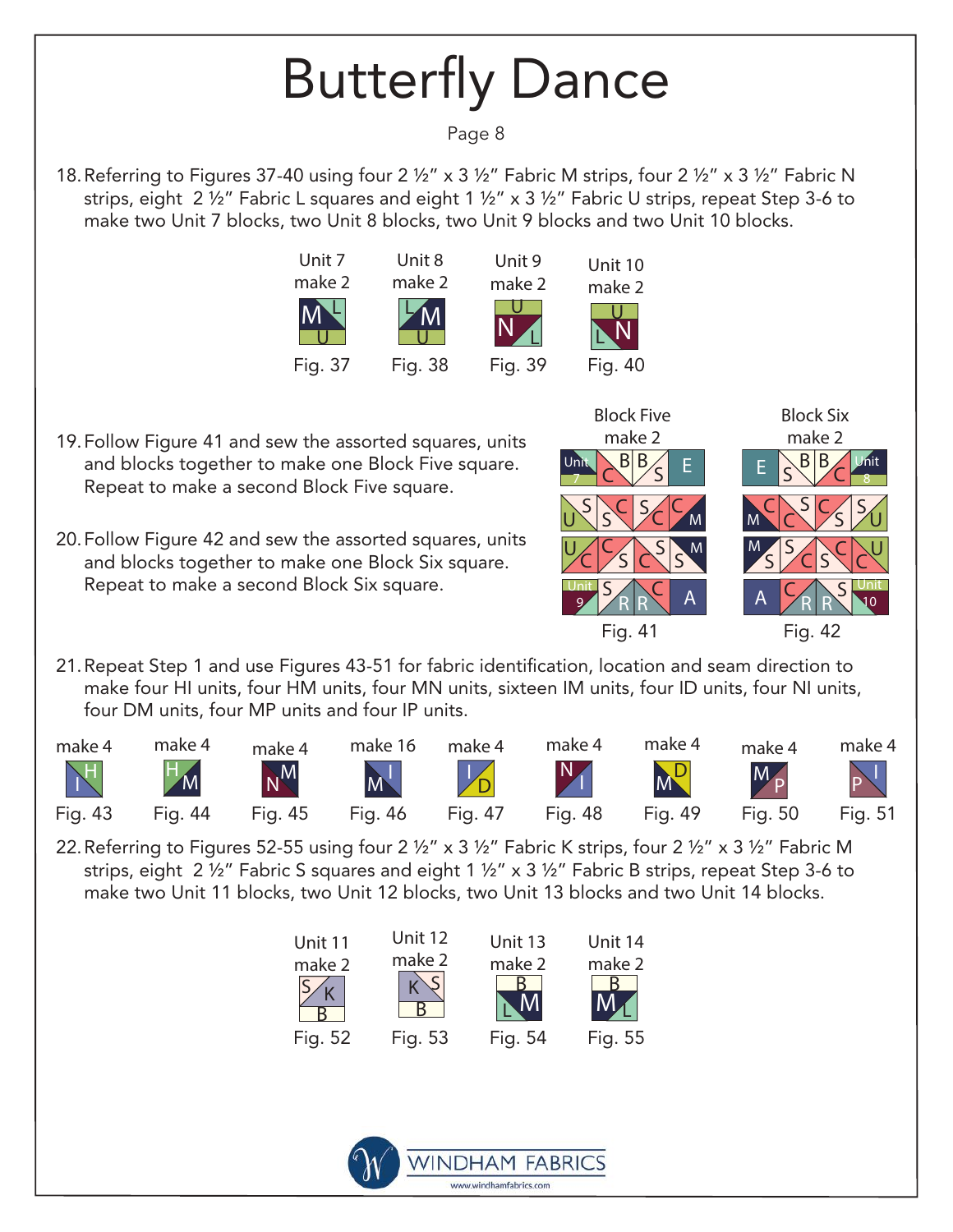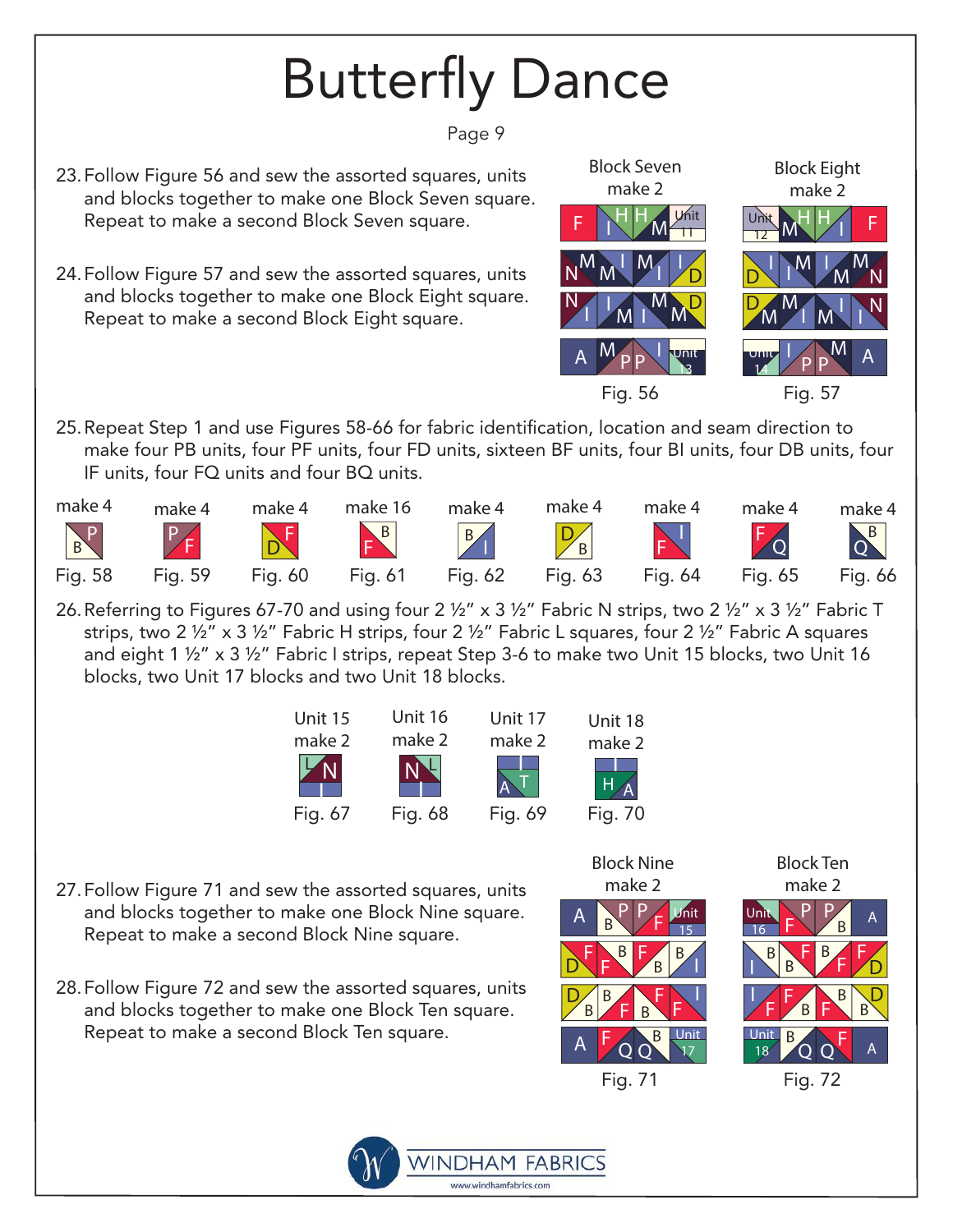



- 31. Follow Figure 89 and sew the assorted squares, units and blocks together to make one Block Eleven square. Repeat to make a second Block Eleven square.
- 32. Follow Figure 90 and sew the assorted squares, units and blocks together to make one Block Twelve square. Repeat to make a second Block Twelve square.





Block Twelve

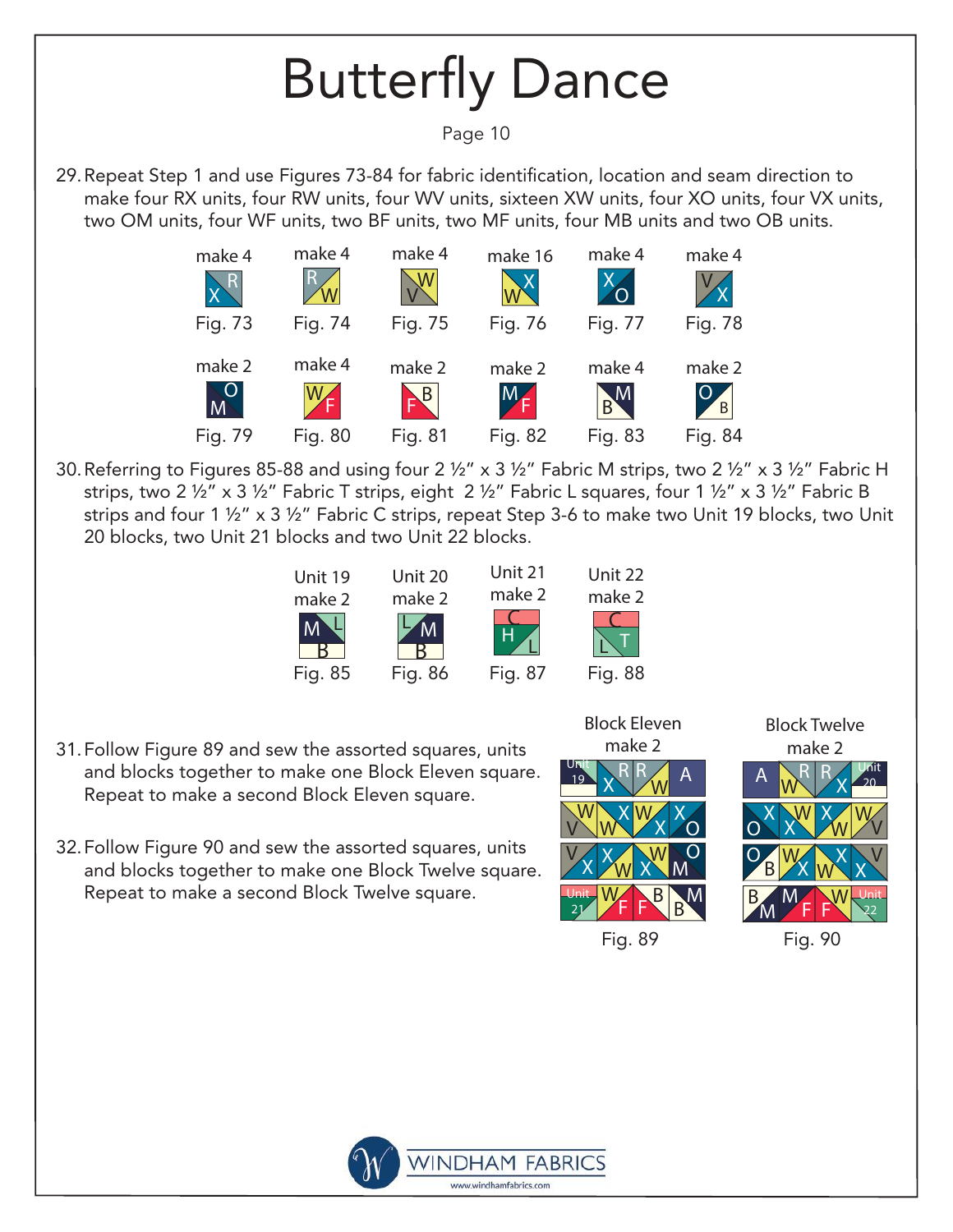#### Page 11

- 33. Place one 2 ½" Fabric M square on the bottom half of one 3 ½" x 6 ½" Fabric K strip, right sides together (Fig. 91). Sew across the diagonal of the square from the upper left corner to the lower right corner (Fig. 91). Flip open the triangle formed and press. Trim away the excess fabric from behind the triangle, leaving a ¼" seam allowance.
- 34. Place one 3 ½" Fabric G square on the top half of the 3 ½" x 6 ½" Fabric K strip, right sides together (Fig. 93). Sew across the diagonal of the square from the upper left corner to the lower right corner (Fig. 93). Flip open the triangle formed and press. Trim away the excess fabric from behind the triangle, leaving a ¼" seam allowance to make one Unit 23 strip (Fig. 94).
- 35. Repeat Steps 33-34 to make a second Unit 23 strip.
- 36. Repeat Steps 33-34 and use Figure 95 for fabric identification, location and seam direction to make two Unit 24 strips.
- 37. Sew one Unit 23 strip to the left side of one Unit 24 strip lengthwise. Sew one  $3\frac{1}{2}$ " x 6  $\frac{1}{2}$ " Fabric H strip to the top of the new strip. Sew one 3  $\frac{1}{2}$ " x 6  $\frac{1}{2}$ " Fabric E strip to the top of the Fabric H strip lengthwise to make one Block Thirteen rectangle (Fig. 96). Repeat to make a second Block Thirteen rectangle.









M

K



Block Thirteen

38. Repeat Steps 33-37 and use Figures 97-119 for fabric identification, location and seam direction to make two Block Fourteen rectangles, two Block Fifteen rectangles, two Block Sixteen rectangles, two Block Seventeen rectangles and two Block Eighteen rectangles.

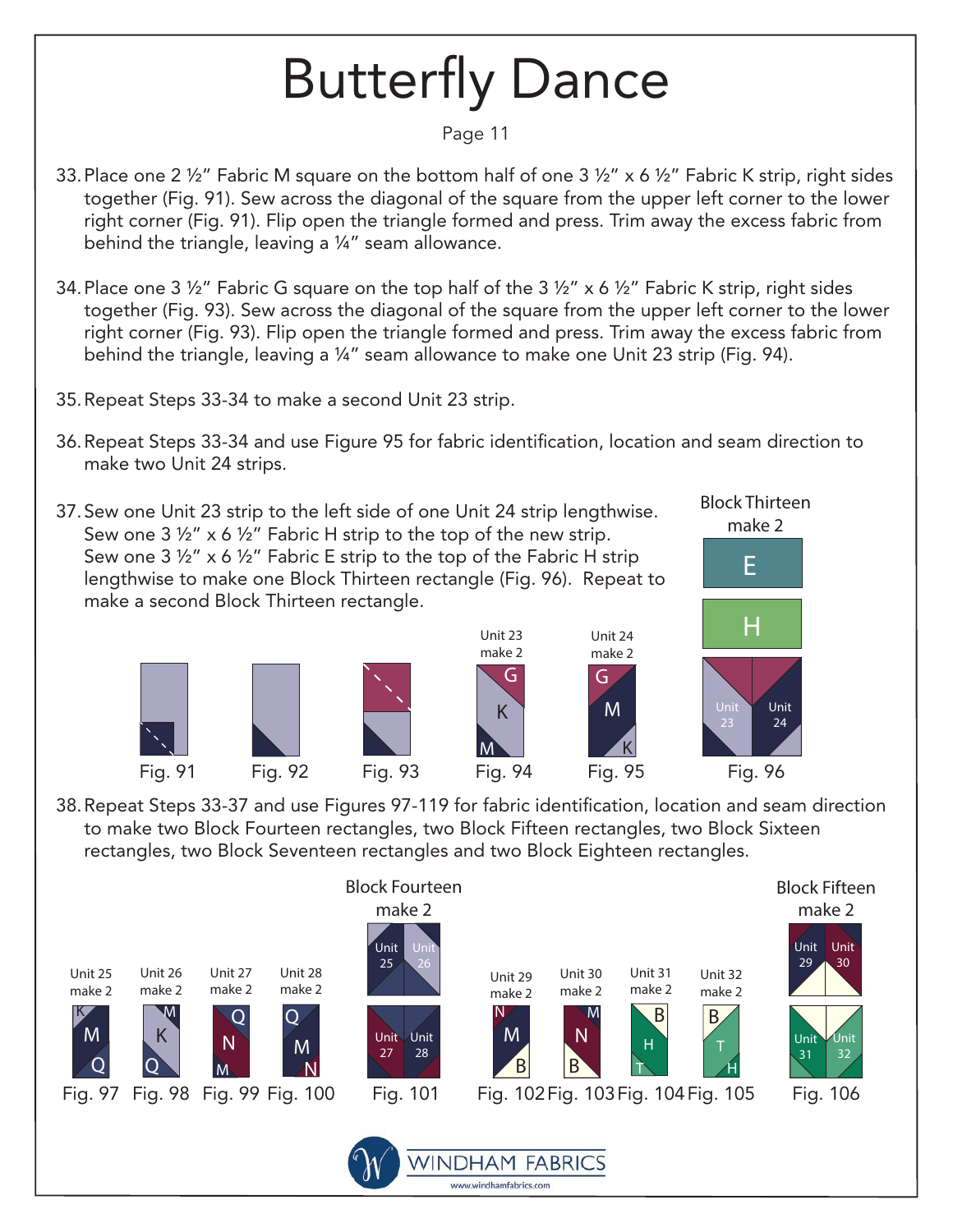

**WINDHAM FABRICS** www.windhamfabrics.com